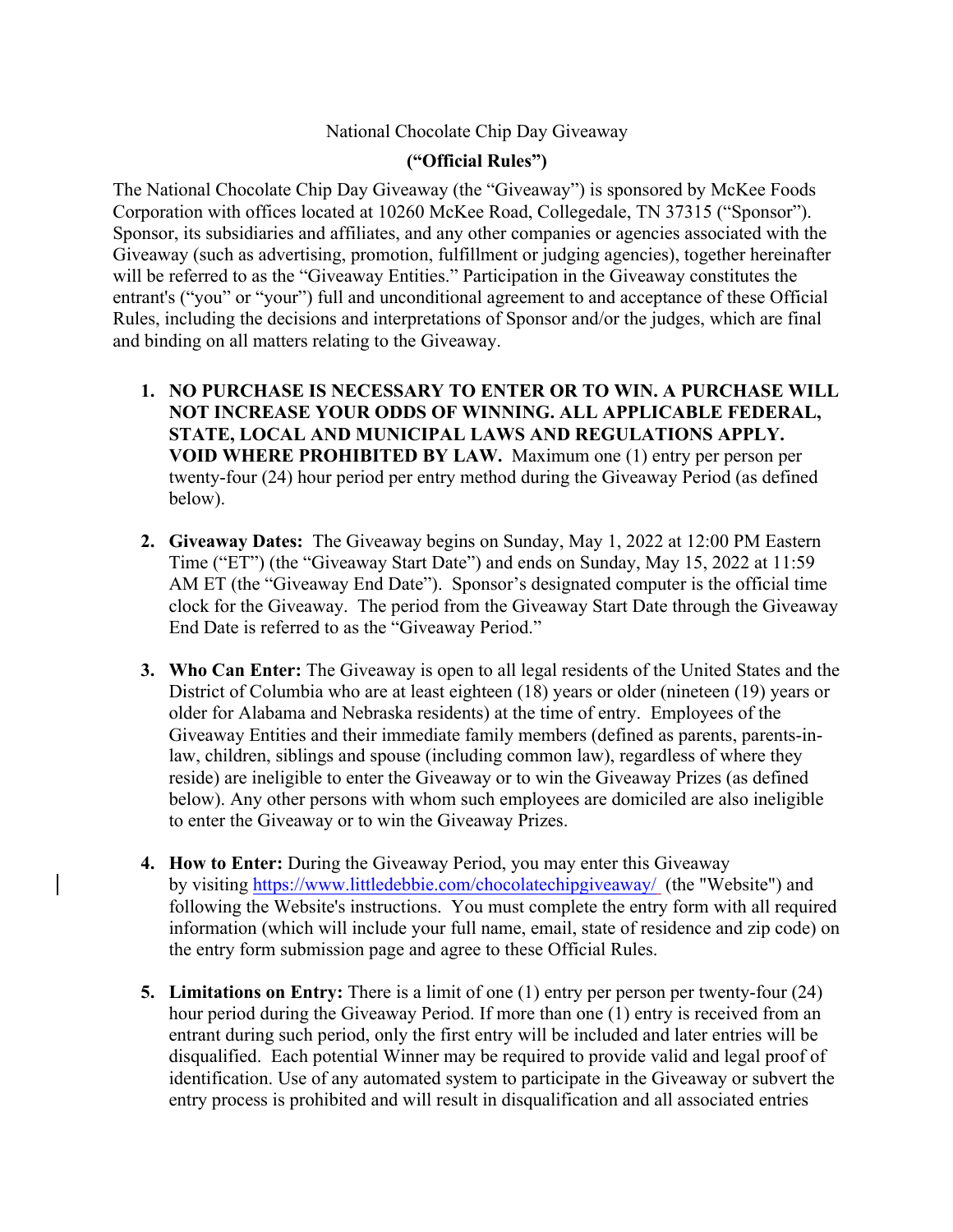will be void. Giveaway Entities will not be responsible for incomplete, inaccurate, late, or stolen entries or for failure to receive entries due to transmission failures or technical failures of any kind, including, without limitation, malfunctioning of any network, hardware or software, whether originating with sender or Sponsor or other errors or difficulties of any kind whether human, mechanical, electronic, computer, network, typographical, printing or otherwise relating to or in connection with the Giveaway, including, without limitation, errors or difficulties which may occur in connection with the administration of the Giveaway, the processing of entries, the announcement of the Prizes or in any Giveaway-related materials. In the event of a dispute over the ownership of an entry, entries will be deemed to have been submitted by the owner of the ISP account from which they were sent. For these purposes, an ISP account holder shall mean the natural person(s) assigned to such ISP account by the Internet access provider, online service provider or other organization responsible for assigning ISP addresses for the domain associated with such ISP account. Any questions regarding the number of entries submitted or the owner of an ISP account shall be determined by Sponsor in its sole discretion, and Sponsor reserves the right to disqualify any entries by persons determined to be tampering with or abusing any aspect of the Giveaway.

**6. Selection of Winner:** Within five (5) days after the end of the Giveaway Period, Sponsor will randomly select fifteen (15) winners (each, a "Prize Winner") to win the Prizes (as defined below) from all eligible entries received during the Giveaway Period.

All decisions concerning the Prizes are solely within the discretion of Sponsor. Odds of winning depend upon the number of eligible entries received.

- **7. Prizes Details:** Fifteen (15) Winners will each win (i) one (1) Little Debbie-branded Cookie Jar and (ii) four (4) cartons of Little Debbie® Chocolate Chip Creme Pies (total ARV \$40.35) (collectively, the "Prizes"). Taxes, if any, on the Prizes are the responsibility of the Winner. An IRS 1099 will be issued where required. The Prizes are non-transferable, non-exchangeable, and cannot be substituted or replaced if destroyed, lost, mutilated, or stolen. Sponsor makes no warranties or disclaimers concerning the Prizes. Sponsor reserves the right to substitute alternate Prizes of greater or equal value if for any reason the Prizes become unavailable, in whole or in part. Any difference between the stated ARV and the actual ARV will not be awarded.
- **8. Awarding of Prizes:** If your entry has been drawn as a Winner of a Prize, you will be contacted within two (2) weeks after the random drawing by electronic mail, using the contact information provided on your online entry form, to confirm your entry and eligibility. To be confirmed as a Prize Winner, you will be required to complete and return an Affidavit of Eligibility and Release form before being awarded your Prize. If a Prize Winner does not meet all eligibility requirements, has not complied with these Official Rules, cannot be contacted, does not respond within seven (7) days from the date Sponsor first tries to notify him/her, does not return the Affidavit of Eligibility and Release form and/or if a Prize notification is returned as undeliverable, such Prize Winner forfeits all rights to claim or receive the Prizes, in whole or in part, and an alternate Prizes Winner will be selected, time permitting, and/or Sponsor may, at its option and sole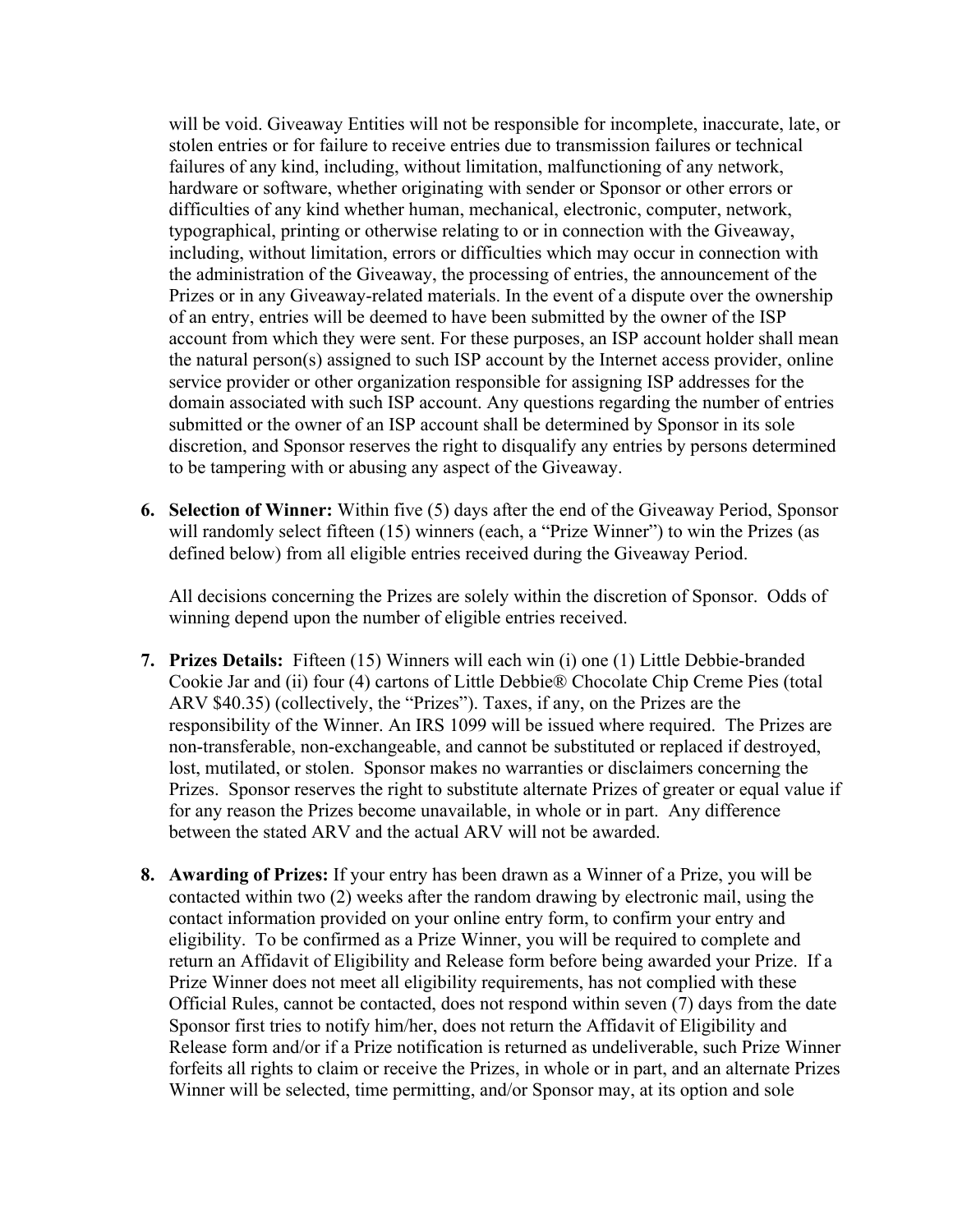discretion, choose not to award the Prizes. By accepting the Prizes, the Prize Winner acknowledges compliance with these Official Rules.

THE PRIZES ARE AWARDED AS IS AND WITHOUT CONDITION, WARRANTY, GUARANTEE OR REPRESENTATION OF ANY KIND, EXPRESS OR IMPLIED (INCLUDING WITHOUT LIMITATION, ANY IMPLIED WARRANTY OF MERCHANTABILITY OR FITNESS FOR A PARTICULAR PURPOSE).

- **9. Privacy:** All entrants shall be subject to and protected by the Privacy Policy on the Little Debbie website, available online at Privacy | Little Debbie (the "Privacy Policy"). By entering the Giveaway, you acknowledge that you have read and understand the Privacy Policy and you agree to its terms.
- **10. Publicity:** Acceptance of the Prizes constitutes permission for the Giveaway Entities to use the Winners' names, likeness, photos, voice and comments for advertising and promotional purposes worldwide in any media without limitation and without additional compensation unless prohibited by law.
- **11. Disqualification:** The following are prohibited and will result in automatic disqualification from the Giveaway: (1) using any method that artificially increases odds of winning, including without limitation, multiple accounts, internet bots, web robots, www robots or any other type of bots; (2) non-compliance with these Official Rules; and (3) any other act that the Giveaway Entities determine, in their sole discretion, jeopardizes the integrity of the Giveaway.
- **12. Release of Liability:** By entering the Giveaway, each entrant (a) agrees to be bound by these Official Rules and the decisions of Sponsor or its designees, which shall be final and (b) agrees to release and to hold the Giveaway Entities, and their respective parents, shareholders, directors, officers, employees, representatives, agents, affiliates, subsidiaries, and legal advisors, harmless against any and all claims, losses, rights, liabilities and damages, and actions of any kind arising out of their participation in the Giveaway and/or the acceptance and use of the Prizes. The foregoing release includes, but is not limited to, personal injury, death, and property damage, and claims based on publicity rights, defamation, or invasion of privacy. Under no circumstances shall any of the Giveaway Entities have any liability or responsibility for: (1) incorrect or inaccurate entry information, or faulty, failed, garbled or jumbled electronic data transmissions; (2) any unauthorized access to or theft, destruction or alteration of entries at any point; (3) any technical malfunction, failure, error, omission, interruption, deletion, defect, delay in operation or communications line failure, regardless of cause, with regard to any equipment, systems, networks, lines, satellites, servers, computers or providers utilized in any aspect of the Giveaway; (4) inaccessibility or unavailability of the Internet or the Website or any combination thereof; (5) any injury or damage to a participant's or to any other person's computer, tablet, mobile device or other electronic device that may be related to or result from any attempt to participate in the Giveaway or download any materials in the Giveaway; or (6) any typographical error or other error in these Official Rules or in any other communication relating to the Giveaway. All entries become the property of Giveaway Entities.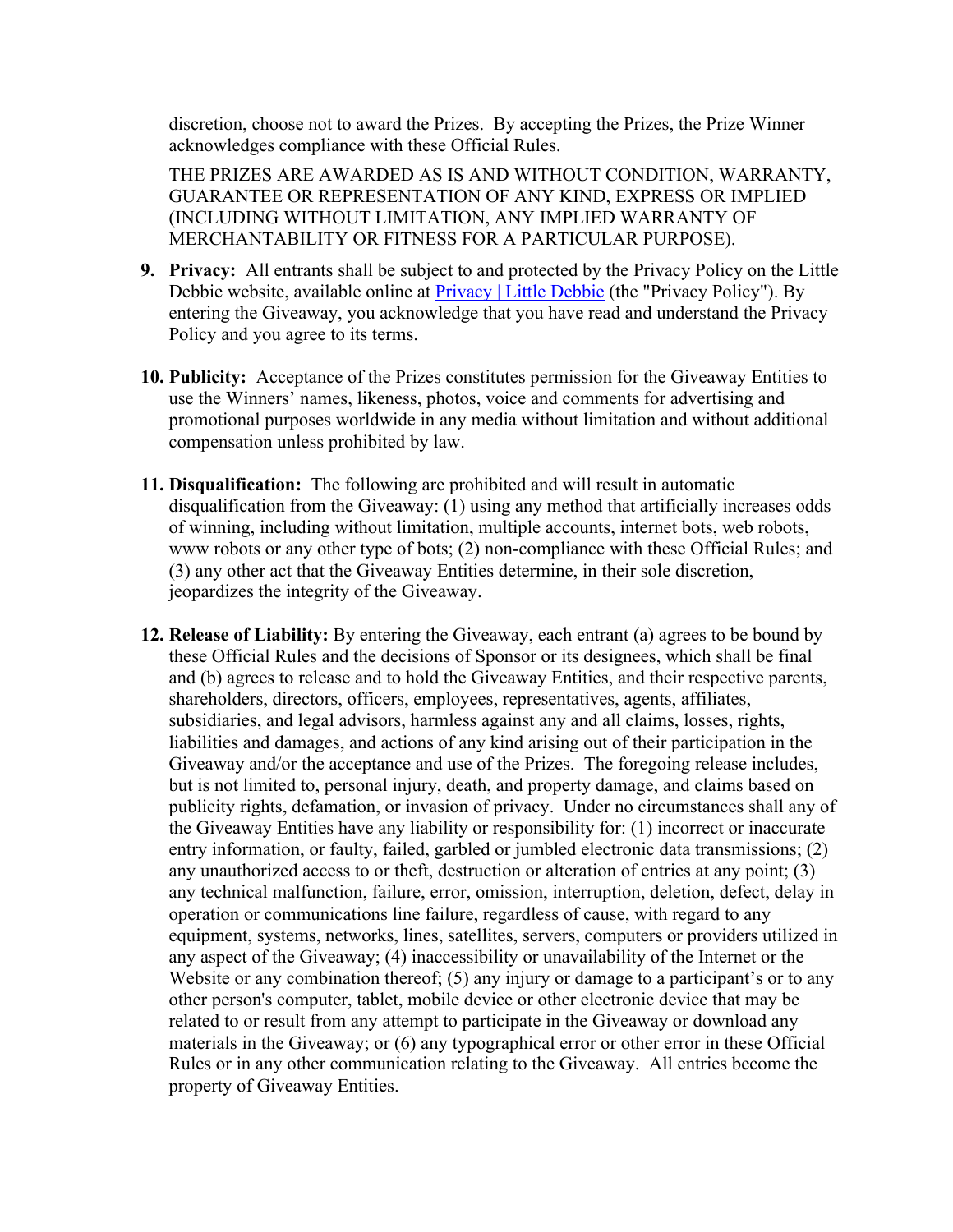- **13. Arbitration/Choice of Law:** Except where prohibited by law, participants agree that any and all disputes, claims and causes of action arising out of or connected with this Giveaway shall be resolved exclusively by arbitration in Richmond, Virginia pursuant to the Commercial Arbitration Rules of the American Arbitration Association then effective, and any and all claims, judgments and awards shall be limited to actual out-ofpocket costs incurred by entrant with regard to this Giveaway, excluding in all events attorneys' or other related fees and punitive, exemplary, incidental, consequential or other damages. All issues and questions concerning the construction, validity, interpretation and enforceability of these Official Rules or the rights and obligations of entrants and Sponsor in connection with the Giveaway shall be governed by and construed in accordance with the laws of the State of Virginia, without giving effect to any choice of law or conflict of law rules or provisions (whether of the State of Virginia or any other jurisdiction) that would cause the application of the laws of any other jurisdiction. The invalidity or unenforceability of any provision of these Official Rules shall not affect the validity or enforceability of any other provision so long as the general intent of these Official Rules remains in effect. In the event that any such provision is determined to be invalid or otherwise unenforceable, these Official Rules shall be construed in accordance with their terms as if the invalid or unenforceable provision were not contained therein.
- **14. General Terms and Conditions:** Participation constitutes entrant's full and unconditional agreement to these Official Rules and Sponsor's decisions, which are final and binding in all matters related to this Giveaway. This Giveaway is void where prohibited by law. The Giveaway is subject to all applicable federal, state, and local laws and regulations. Winning the Prizes is contingent upon fulfilling all requirements as set forth herein. Sponsor is not liable for any injury or damage to an entrant's or any other person's computer or its contents related to or resulting from participation or downloading any materials in this Giveaway, or other technical difficulties or failures or other errors of any kind. Sponsor reserves the right to disqualify persons found tampering with or otherwise abusing any aspect of this Giveaway as solely determined by Sponsor. In the event the Giveaway is compromised by a virus, unauthorized human intervention, tampering or other causes beyond the reasonable control of Sponsor which corrupt or impair the administration, security, fairness or proper operation of the Giveaway, Sponsor reserves the right in its sole discretion to suspend, modify or terminate the Giveaway. Should the Giveaway be terminated prior to the end of the Giveaway Period, Sponsor reserves the right to award the Prizes based on the nonsuspect, eligible entries received before the termination date. CAUTION: ANY ATTEMPT BY AN ENTRANT OR ANY OTHER INDIVIDUAL TO DELIBERATELY DAMAGE ANY WEB SITE OR UNDERMINE THE LEGITIMATE OPERATION OF THIS GIVEAWAY MAY BE A VIOLATION OF CRIMINAL AND CIVIL LAWS, AND SHOULD SUCH AN ATTEMPT BE MADE, SPONSOR RESERVES THE RIGHT TO SEEK DAMAGES AND OTHER REMEDIES (INCLUDING ATTORNEYS' FEES) FROM ANY SUCH PERSON TO THE FULLEST EXTENT PERMITTED BY LAW.